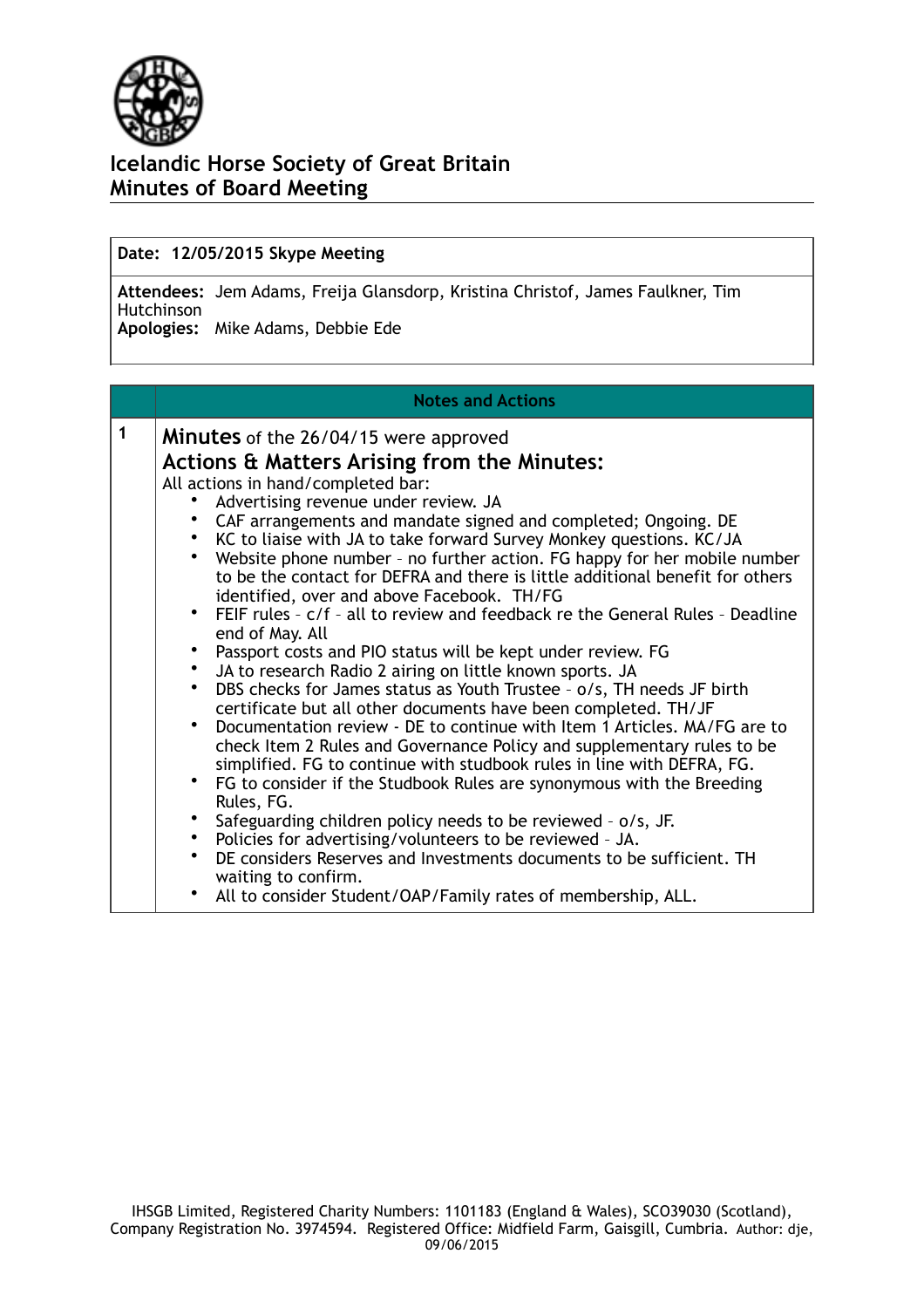

| $\overline{2}$ | Trustee Goals and Priorities - rolling goals 2015 to                         |  |  |  |  |  |  |  |  |
|----------------|------------------------------------------------------------------------------|--|--|--|--|--|--|--|--|
|                | TH:                                                                          |  |  |  |  |  |  |  |  |
|                | 1. Widen society appeal.                                                     |  |  |  |  |  |  |  |  |
|                | 2. Have a financially sound footing with everyone working well together.     |  |  |  |  |  |  |  |  |
|                |                                                                              |  |  |  |  |  |  |  |  |
|                | 3. Ideas to do this includes the IHSGB summer camp weekend with a wider      |  |  |  |  |  |  |  |  |
|                | audience (any Icelandic horse owner).                                        |  |  |  |  |  |  |  |  |
|                | 4. Encourage an IHSGB team participation in other sport events such as TREC  |  |  |  |  |  |  |  |  |
|                | or Team Quest - contact those who already take part?                         |  |  |  |  |  |  |  |  |
|                | 5. Broaden the base of what IHSGB members do with their horses.              |  |  |  |  |  |  |  |  |
|                |                                                                              |  |  |  |  |  |  |  |  |
|                | JF:                                                                          |  |  |  |  |  |  |  |  |
|                | 1. Talked with KC and GS and have discussed ideas.                           |  |  |  |  |  |  |  |  |
|                |                                                                              |  |  |  |  |  |  |  |  |
|                | 2. Have contacted parents of youth re attendance at youth camp but had no    |  |  |  |  |  |  |  |  |
|                | response                                                                     |  |  |  |  |  |  |  |  |
|                | 3. Have set up a FB page for youth. One reason is to try to find out why the |  |  |  |  |  |  |  |  |
|                | youth stop coming to events or riding.                                       |  |  |  |  |  |  |  |  |
|                | 4. Focus on the youth camp next year.                                        |  |  |  |  |  |  |  |  |
|                | 5. Consideration of autumn courses for youth to encourage them to get        |  |  |  |  |  |  |  |  |
|                | involved.                                                                    |  |  |  |  |  |  |  |  |
|                |                                                                              |  |  |  |  |  |  |  |  |
|                | 6. Need to expand team to do the above and find a way to do it.              |  |  |  |  |  |  |  |  |
|                |                                                                              |  |  |  |  |  |  |  |  |
|                | KC:                                                                          |  |  |  |  |  |  |  |  |
|                | 1. Make more time to work on education.                                      |  |  |  |  |  |  |  |  |
|                |                                                                              |  |  |  |  |  |  |  |  |
|                |                                                                              |  |  |  |  |  |  |  |  |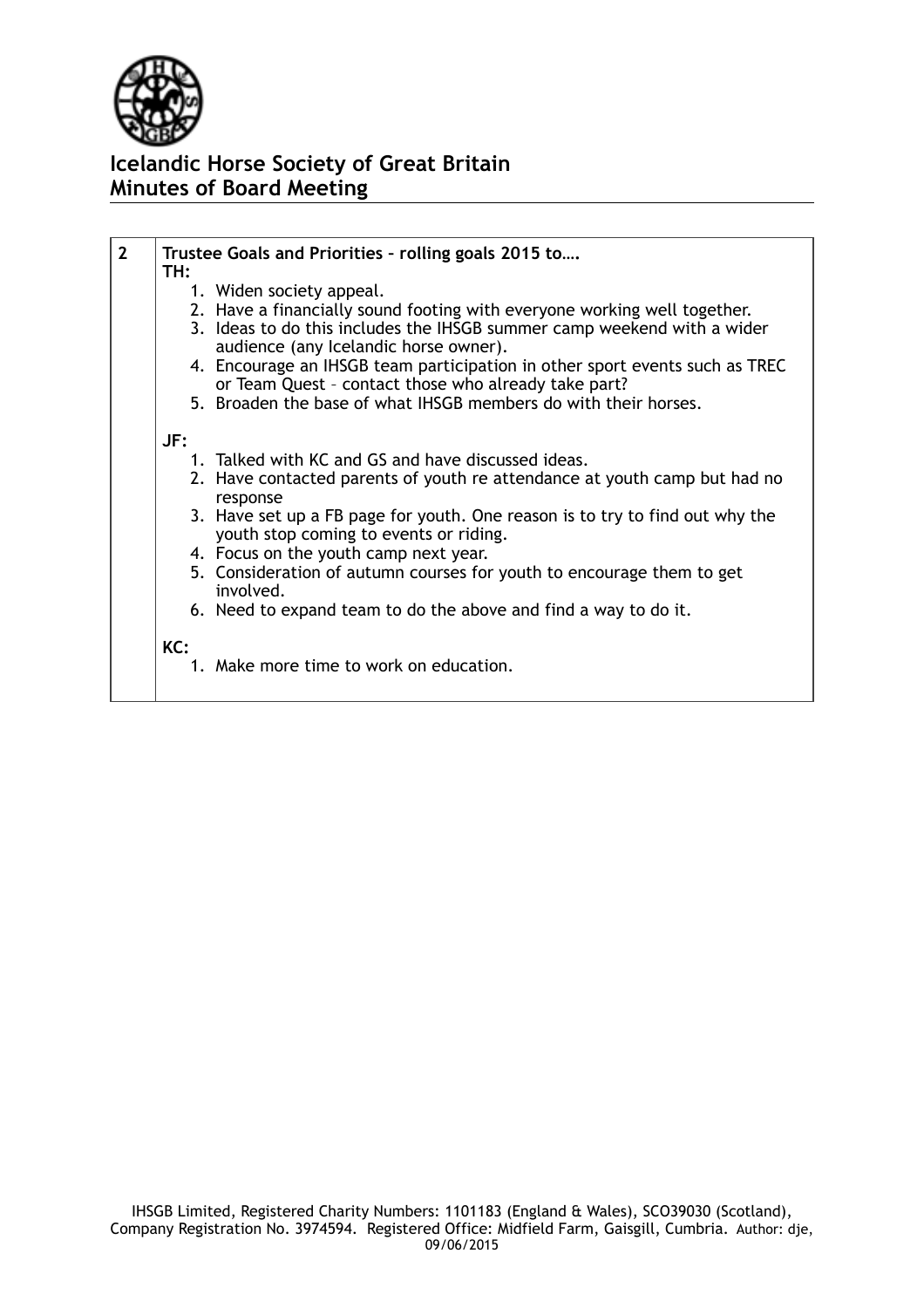

**3 Documentation review; all actions to be done for discussion at next meeting. All to check registered address is updated on your documents Agenda item 1 Articles** – o/s proposal from TH about liquidification of funds but suggest the existing reserves policy might suffice. TH discussed investments being considered for use in doations for e.g. a clubhouse. DE to report for next meeting. Ongoing - We do need clarity about what decisions are made where, when there is need for a sub-committee to go to the Board and when the Board should go to the membership. In our ToR review this needs to be made more explicit. Lead; DE **Agenda item 2 Rules for IHSGB national Sport and Breeding Shows** – these are near obsolete documents partly subsumed with the Governance Policy. Action FG/ MA to review Governance Policy to ensure includes all necessary provisions and these two supplementary rules scrapped. **Rules for the Selection of National teams** need to incorporate those for breeding too, the Sports element is now agenda item 4 **National Sport Team Selection Rules**. Leads: MA & FG **5. Studbook Rules;** Lead FG, ongoing with DEFRA changes. TH discussed if studbook and breeding rules are synonymous. FG to consider. **6. Supplementary Rules for Prudent Management of Funds;** Lead DE **7. Governance/H&S** – all to review, feedback suggestions to DE and bring collated revision to next meeting. Change registered address pro-tem. Lead DE **8. Safeguarding Children**; Lead James Faulkner to review **Need to add policies for;**  Advertising & Marketing **JA** Volunteers **JA** Reserves & Investments **DE** Publication of all revisions/addition to the website **FG 9. TOR IHSGB. ALL** to review the roles as to current fit and send changes to DE to collate. **By 31st May 2015 for discussion at June's F2F.** Discussion about where the studbook role should sit – Board or reporting to Breeding Leader will be considered later in the year at September meeting. Ideas as to the future make-up of the Board, Trustee roles etc should be included in the review; eg: the idea that there should be a Area Rep Trustee – a lead role bringing an active voice of the Reps to the Board – is this the Trustee role of the recreational riding co-ordinator with the measured elements of riding all falling to Sport? Will be discussed at next F2F. **ALL** to suggest revisions to both their portfolios and others. **10,11,12 TOR for sub-committees. ALL** to review/write their respective areas having due regard to the requirements of the Articles, Governance, ToR IHSGB by **end of June 2015**. (This will allow the provisions of new ToR for the IHSGB, finalised in June 2015, to be incorporated.) The team ToRs should include a more explicit decision structure as to what decisions a sub-committee can make and how and what should be referred to the Board and/or Membership.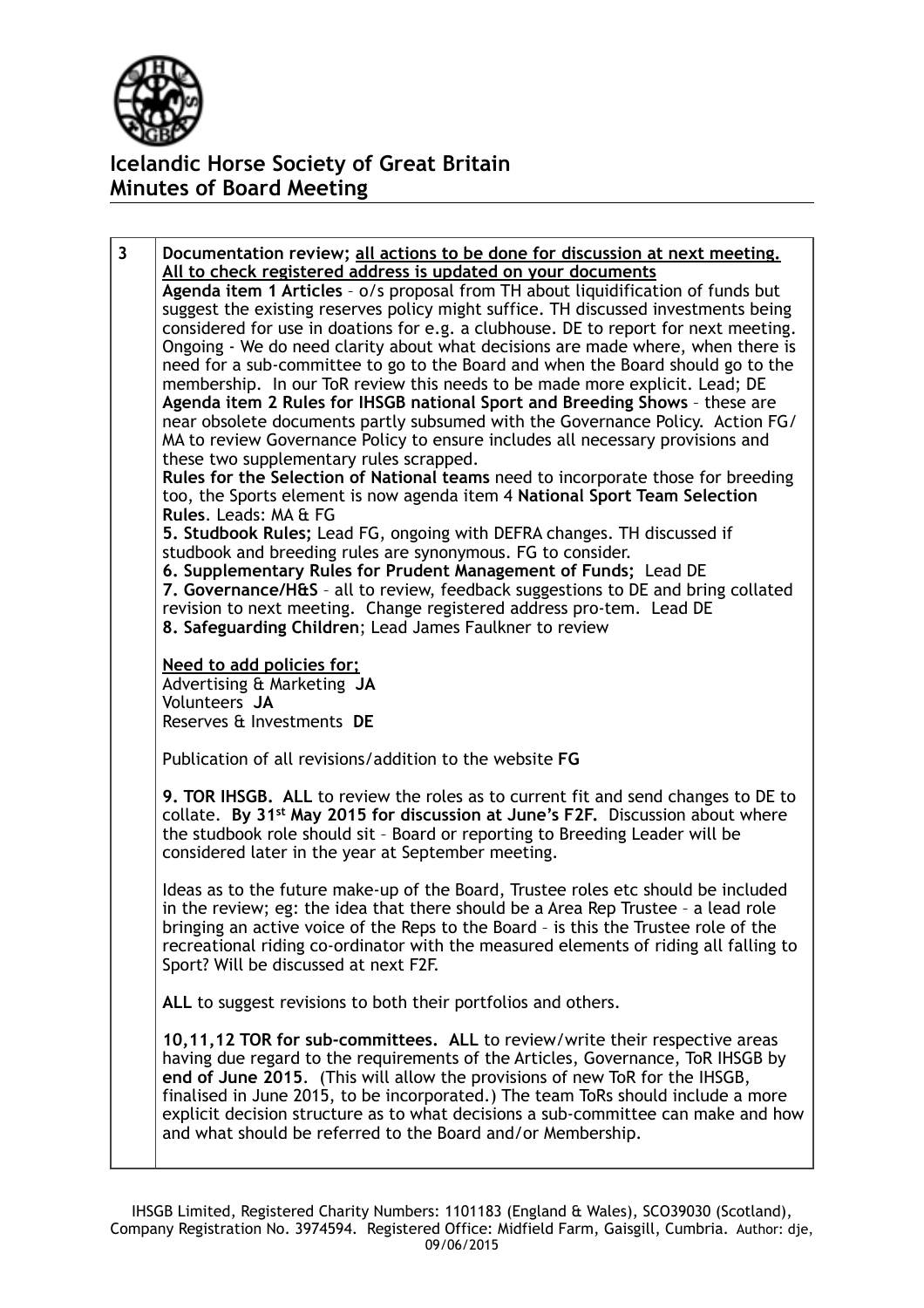

| 4 | Updates;<br>Sport - MA not present, BCs ongoing. The WC sport selection team was announced<br>to include Maaike Burgraffer, Gundula Sharman and the head judge at the BCs. All<br>endorsed the selection team.<br>Youth - ongoing as update.<br>Breeding - Ongoing or as per previous minutes.<br>Education - Ongoing.<br><b>Comms</b> - JA to continue to research re. permissions etc for google maps and<br>contact MH. GB Ranking to be updated and for IHSGB members only as a member<br>benefit. JA |
|---|-----------------------------------------------------------------------------------------------------------------------------------------------------------------------------------------------------------------------------------------------------------------------------------------------------------------------------------------------------------------------------------------------------------------------------------------------------------------------------------------------------------|
| 5 | <b>AONB</b><br>1. JA: Rosettes for GB ranking from 2014 have arrived and will be distributed.<br>2. FG: consider membership tariffs from previous discussion.<br>3. TH: IHSGB weekend camp, 18-19 July has had some interest. JA to put on<br>the events calendar on website.                                                                                                                                                                                                                             |
| 8 | DONM Skype Tuesday June 9th<br>20.00 hrs (Note time change)                                                                                                                                                                                                                                                                                                                                                                                                                                               |

**Distribution List:** Trustees, Management Team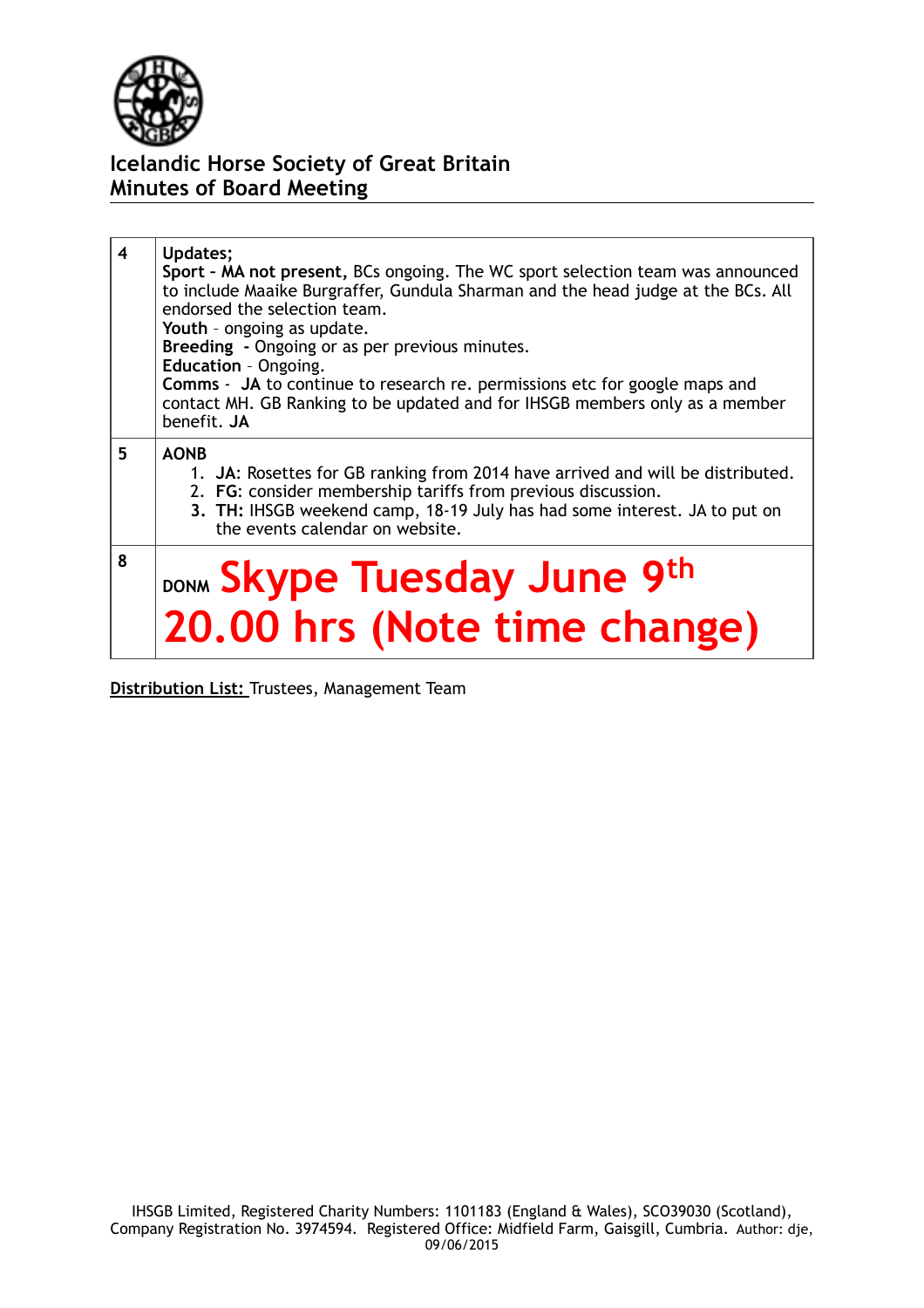

### Appendix A

|                                |                 | IHSGB INCOME & EXPENDITURE REPORT                                                     |                                     |                                            |                            |                          |                       |                                     |                                           |                                   |                                 |                       |
|--------------------------------|-----------------|---------------------------------------------------------------------------------------|-------------------------------------|--------------------------------------------|----------------------------|--------------------------|-----------------------|-------------------------------------|-------------------------------------------|-----------------------------------|---------------------------------|-----------------------|
| <b><i>BONTH</i></b>            | 9.00            |                                                                                       |                                     |                                            |                            |                          |                       |                                     |                                           |                                   |                                 |                       |
| WORKING PAPERS AS AT           |                 | 14042013                                                                              |                                     |                                            |                            |                          |                       |                                     |                                           |                                   |                                 |                       |
|                                |                 |                                                                                       |                                     |                                            | <b>INCOME C</b>            |                          |                       |                                     |                                           | <b>EXPENDITURE C</b>              |                                 |                       |
|                                |                 |                                                                                       | <b>OPENING</b><br><b>FYE BUDGET</b> | IN YEAR<br><b>BUDGET</b><br><b>CHANGES</b> | FINAL FYE<br><b>BUDGET</b> | <b>ACTUAL TO</b><br>DATE | Prt<br><b>OUTTURN</b> | <b>OPENING</b><br><b>FYE BUDGET</b> | IN YEAR<br><b>BUDGET</b><br><b>OWNGES</b> | <b>FINAL FYE</b><br><b>BUDGET</b> | <b>ACTUAL TO</b><br><b>DATE</b> | <b>FYE</b><br>OUTTURN |
| Breeding                       | Freija          | silvow                                                                                |                                     |                                            | ٠                          | 1,734                    | 1,724                 | 500                                 |                                           | 300                               | 2,224                           | 2,224                 |
| <b>Breeding</b>                | Freija          | donations                                                                             |                                     |                                            | $\sim$                     |                          |                       |                                     |                                           |                                   |                                 |                       |
|                                |                 |                                                                                       | $\sim$                              | $\mathbbm{1}$                              | $\overline{a}$             | 1,724                    | 1,724                 | 500                                 | ×                                         | 500                               | 2,224                           | 2.224                 |
| <b>Studbook</b>                |                 |                                                                                       |                                     |                                            |                            |                          |                       |                                     |                                           |                                   |                                 |                       |
| Studbook                       | Freija          | misc                                                                                  | 2,250                               |                                            | 2,250                      | 1,238                    | 2,250                 | 750                                 |                                           | 750                               | 216                             | 750                   |
|                                |                 |                                                                                       | 2,250                               | $\alpha$                                   | 2,250                      | 1,238                    | 2,250                 | 750                                 | $\alpha$                                  | 750                               | 216                             | 750                   |
| IRSGE Overkunnen               |                 | for income see under                                                                  |                                     |                                            |                            |                          |                       |                                     |                                           |                                   |                                 |                       |
| <b>Pund</b>                    | Tim             | fundrasing                                                                            | 175                                 |                                            | 173                        |                          |                       | 150                                 |                                           | 150                               |                                 |                       |
|                                |                 |                                                                                       | 175                                 | $\sim$                                     | 135                        | $\sim$                   | $\alpha$              | 158                                 | $\sim$                                    | 150                               | $\sim$                          | $\sim$                |
| Sport                          | <b>Nike</b>     |                                                                                       |                                     |                                            | $\sim$                     |                          |                       |                                     |                                           |                                   |                                 |                       |
| Sport                          | <b>Nilke</b>    | 80,2014                                                                               |                                     |                                            | $\sim$                     | ٠                        |                       | 128                                 |                                           | 128                               | ٠                               | 128                   |
|                                |                 |                                                                                       | ۰                                   | ۰                                          | $\;$                       | ٠                        | ٠                     | 138                                 | $\sim$                                    | 128                               | ٠                               | 128                   |
| Youth                          | Jan             | Youth Cup                                                                             |                                     |                                            | ٠                          |                          |                       |                                     |                                           |                                   |                                 |                       |
| Youth                          | Jan             | Youth General Spend                                                                   |                                     |                                            | ×                          |                          |                       | 200                                 |                                           | 300                               | 22                              | 200                   |
| Youth                          | Jan             | CAP rearest & growth engineered<br>to unab expensions, income<br>under fundheising    |                                     |                                            | $\,$                       |                          |                       | 175                                 |                                           | 125                               |                                 | 175                   |
|                                |                 |                                                                                       | ٠                                   | ×                                          | $\sim$                     | ٠                        | ٠                     | 375                                 | ×                                         | 175                               | 22                              | 375                   |
| Membership                     |                 | subscriptions                                                                         | 7,505                               |                                            | 7.905                      | 7.336                    | 7,400                 |                                     |                                           | $\sim$                            |                                 |                       |
| Membership                     |                 | FEIF fees                                                                             |                                     |                                            | ٠                          |                          |                       | 723                                 |                                           | 725                               | 305                             | 715                   |
| Membership                     |                 | <b>FEIF Conf</b>                                                                      | 750                                 |                                            | 750                        | $\sim$                   | 326                   | 1,500                               |                                           | 1,500                             | 1,140                           | 1,140                 |
| Membership                     |                 | Regional Activities                                                                   |                                     |                                            | $\alpha$                   | ٠                        |                       | 250                                 |                                           | 250                               |                                 |                       |
| Membership                     |                 | Trec Ambassador                                                                       |                                     |                                            |                            |                          |                       | 50                                  |                                           | 50                                |                                 |                       |
| Membership                     |                 | ERG Ambersador                                                                        |                                     |                                            |                            |                          |                       | 50                                  |                                           | 50                                |                                 |                       |
| Membership                     |                 | Insurance                                                                             |                                     |                                            | ٠                          |                          |                       | 1,000                               |                                           | 1,000                             | ٠                               |                       |
| Governance                     |                 | Trustee expenses/Governance/AGM                                                       |                                     |                                            | $\alpha$                   |                          |                       | 1,200                               |                                           | 1,200                             | 349                             | 1,200                 |
| Governance                     |                 | AGM & Governance                                                                      |                                     |                                            | ٠                          | ٠                        |                       | 650                                 |                                           | 650                               | 117                             | 650                   |
| <b>Management</b>              |                 | Admin &<br>Scationery / Witbsite Inci<br><b>Management Team</b><br>expenses & travel. |                                     |                                            | $\sim$                     | 1,200                    | 1,200                 | 1,000                               |                                           | 1,000                             | 1,779                           | 2,000                 |
| Management                     |                 | Depreciation                                                                          |                                     |                                            | $\lambda$                  | ٠                        |                       | 30                                  |                                           | 30                                | ٠                               | 40                    |
|                                |                 |                                                                                       | 7,855<br>175                        | ٠                                          | 7,855<br>175               | 8,531                    | 8,926<br>155          | 6,455                               | $\sim$                                    | 6,455                             | 3,690                           | 5,755                 |
| Fundralsing                    | papils          |                                                                                       |                                     |                                            |                            | 129                      |                       |                                     |                                           | $\sim$                            |                                 |                       |
| Fundralsing                    | Inside Dev Pund | Interversit/intervicinant                                                             | 1,000                               |                                            | $\sim$<br>1,000            |                          |                       |                                     |                                           |                                   |                                 |                       |
| Fundralsing<br>Fundralsing     |                 | gift and )<br>donations 1                                                             | 100                                 |                                            | 100                        | ٦                        | ¥                     |                                     |                                           | $\sim$                            |                                 |                       |
| Fundralsing                    | youth.          | CAF growth                                                                            | 200                                 |                                            | 350                        |                          |                       |                                     |                                           | ×                                 |                                 |                       |
|                                | INSOE Dev Pund  |                                                                                       |                                     |                                            | ×                          |                          |                       |                                     |                                           | $\sim$<br>$\overline{a}$          |                                 |                       |
| Fundralsing<br>Fundralsing     |                 | Growth (p.y.e.)<br>Pert Awards (Wisc                                                  |                                     |                                            |                            |                          |                       |                                     |                                           |                                   |                                 |                       |
| Fundralsing                    |                 | shop (incl calendars)                                                                 |                                     |                                            | $\alpha$                   | ×                        |                       |                                     |                                           | ×<br>×                            |                                 |                       |
|                                |                 |                                                                                       | 1,475                               | $\alpha$                                   | 1,475                      | 130                      | 151                   | $\alpha$                            | $\alpha$                                  | $\sim$                            | ٠                               | $\sim$                |
|                                |                 |                                                                                       |                                     |                                            | n                          |                          | $\sim$                |                                     |                                           | $\sim$                            |                                 |                       |
| Communication<br>Communication | Jeth<br>Jent.   | Newsletter ad<br>Set up website                                                       | 75                                  |                                            |                            | $\sim$                   | $\sim$                |                                     |                                           |                                   | 97                              | 100                   |
| Communication                  | Jest.           | Newsletter costs                                                                      |                                     |                                            | $\alpha$                   | $\sim$                   | $\sim$                | 3,000                               |                                           | 3,000                             | 1,779                           | 2,500                 |
| Communication                  | <b>Jeth</b>     | Publicity and promo-                                                                  |                                     |                                            | ٠                          | $\sim$                   | $\sim$                | 150                                 |                                           | 150                               |                                 | 150                   |
|                                |                 |                                                                                       | 75                                  | $\alpha$                                   | 73                         | ٠                        | $\sim$                | 3,150                               |                                           | 3,150                             | 1,876                           | 2,750                 |
| <b>GRAND TOTAL</b>             |                 |                                                                                       | 11,830                              | ٠                                          | 11,830                     | 11,622                   | 13,051                | 11,508                              | $\overline{a}$                            | 11,508                            | 8,028                           | 11,982                |
|                                |                 |                                                                                       |                                     |                                            |                            |                          |                       |                                     |                                           |                                   |                                 |                       |